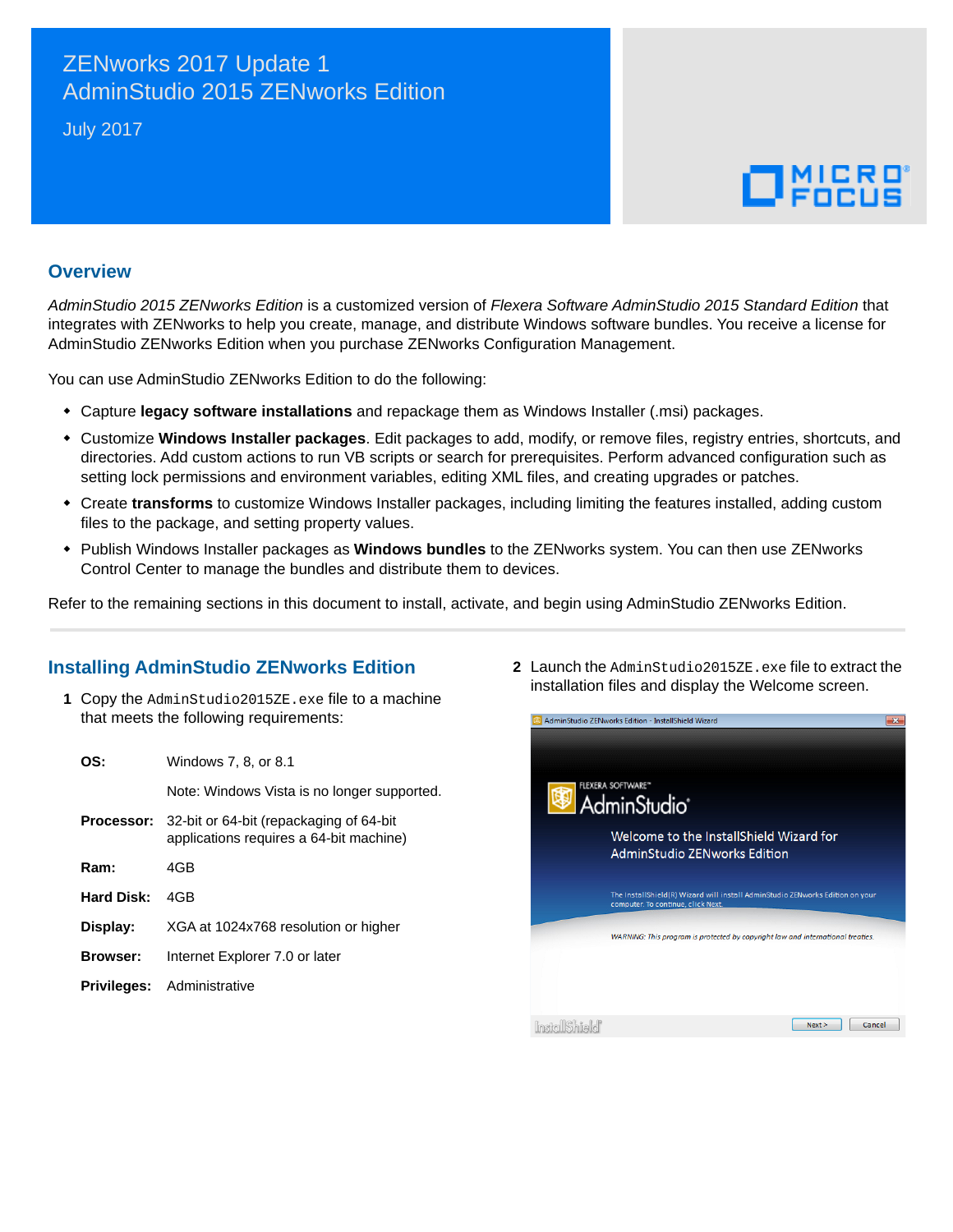Note: If you are updating from a previous version of AdminStudio ZEnworks Edition, the Welcome screen indicates that a previous version is installed and will be updated.

- **3** Click **Next** and follow the prompts to install AdminStudio ZENworks Edition.
- **4** When installation is complete, click **Finish** to exit the installation program.
- **5** Continue with the next section, [Activating AdminStudio](#page-1-0)  [ZENworks Edition](#page-1-0).

### <span id="page-1-0"></span>**Activating AdminStudio ZENworks Edition**

**1** Click the **Start** menu > **All Programs** > **AdminStudio** > **AdminStudio 2015** to launch AdminStudio and display the AdminStudio dialog box.

| AdminStudio<br>There are 58 days remaining in this license of:<br>AdminStudio 2015.<br>Do you want to:<br>Activate or Purchase AdminStudio<br>Continue to Evaluate AdminStudio<br>Configure AdminStudio to get license information from a license server<br>◯ Configure AdminStudio to get license information from a license file<br>Product will launch in 5 seconds, to launch now, click next<br>Next | stallShield Wizard |  | $\times$ |
|-----------------------------------------------------------------------------------------------------------------------------------------------------------------------------------------------------------------------------------------------------------------------------------------------------------------------------------------------------------------------------------------------------------|--------------------|--|----------|
|                                                                                                                                                                                                                                                                                                                                                                                                           |                    |  |          |
|                                                                                                                                                                                                                                                                                                                                                                                                           |                    |  |          |
|                                                                                                                                                                                                                                                                                                                                                                                                           |                    |  |          |
|                                                                                                                                                                                                                                                                                                                                                                                                           |                    |  |          |
|                                                                                                                                                                                                                                                                                                                                                                                                           |                    |  |          |
|                                                                                                                                                                                                                                                                                                                                                                                                           |                    |  |          |
|                                                                                                                                                                                                                                                                                                                                                                                                           |                    |  |          |

**2** Select **Activate or Purchase AdminStudio**, then click **Next** to display the AdminStudio Product Activation dialog box.



**3** Enter your license key, then click **Activate**.

Note: If you are updating from a previous version of AdminStudio, you must enter your new AdminStudio 2015 ZENworks Edition license key.

**4** When activation is complete, click **Finish** to open AdminStudio ZENworks Edition and display the ZENworks Server Login dialog box.

| ZENworks Server Login                                                                                                        |  |
|------------------------------------------------------------------------------------------------------------------------------|--|
| AdminStudio ZENworks Edition requires a running instance of ZENworks<br>Configuration Management server in order to operate. |  |
| Specify the ZENworks Configuration Management server login information and click<br>'Login' to proceed.                      |  |
| Server URL:                                                                                                                  |  |
|                                                                                                                              |  |
| User Name:                                                                                                                   |  |
|                                                                                                                              |  |
| Password:                                                                                                                    |  |
|                                                                                                                              |  |
| <b>Fxit</b><br>Login                                                                                                         |  |

**5** Fill in the following information to connect to a ZENworks Primary Server, then click **Login**.

**Server URL:** The server's IP address or hostname, preceded by http://. For example:

http://198.51.100.0

or

http://zenserver.novell.com

**User Name:** The name of a ZENworks administrator defined in the ZENworks system.

**Password:** The password of the ZENworks administrator identified in the **User Name** field.

After AdminStudio authenticates to the ZENworks Primary Server, the Getting Started screen is displayed.



**6** Continue with the next section, [Getting Started with](#page-2-0)  [AdminStudio ZENworks Edition.](#page-2-0)